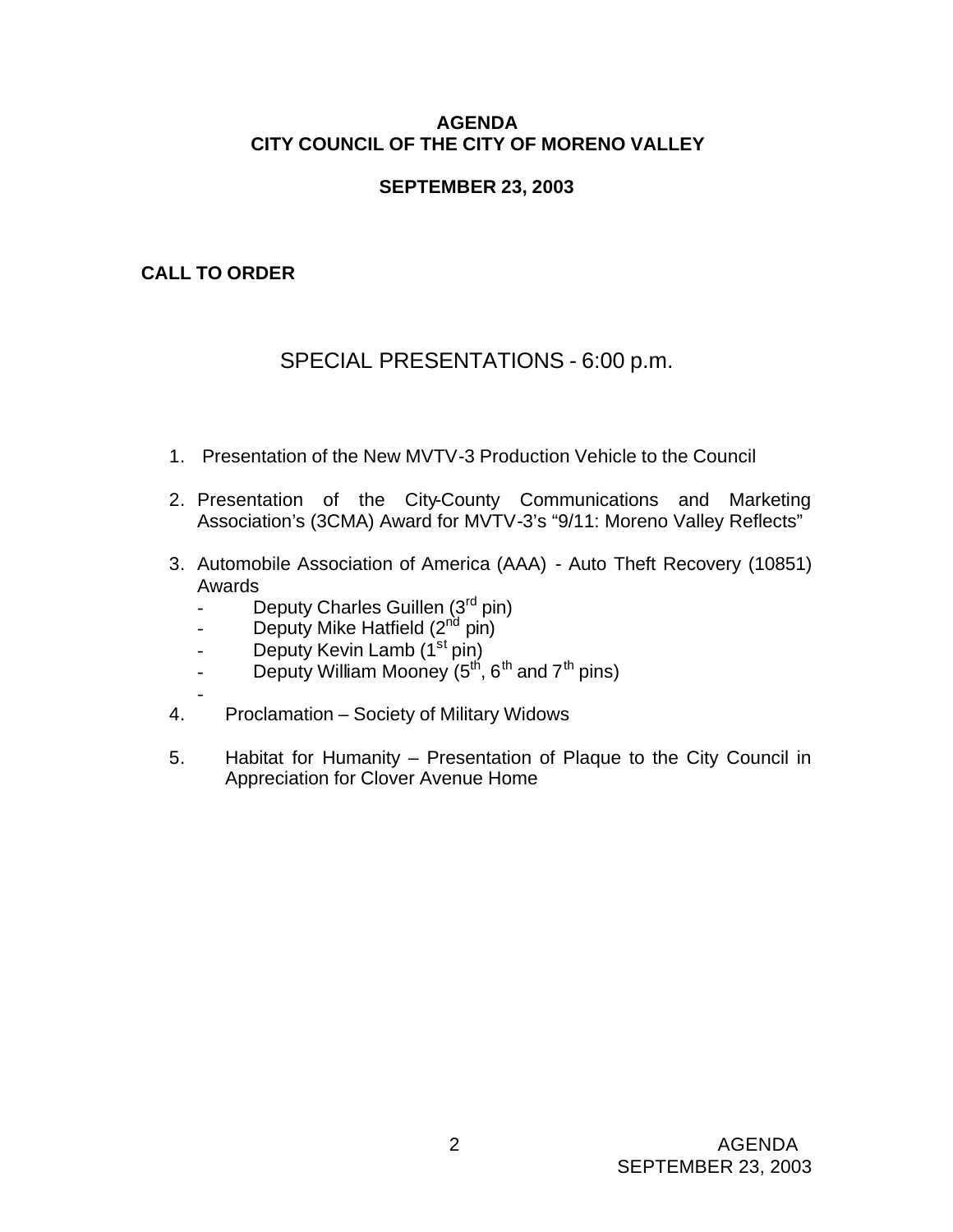#### **AGENDA JOINT MEETING OF THE CITY COUNCIL OF THE CITY OF MORENO VALLEY MORENO VALLEY COMMUNITY SERVICES DISTRICT COMMUNITY REDEVELOPMENT AGENCY OF THE CITY OF MORENO VALLEY**

#### **REGULAR MEETING - 6:30 P.M. SEPTEMBER 23, 2003**

**CALL TO ORDER** (Joint Meeting of the City Council of the City of Moreno Valley, Moreno Valley Community Services District and the Community Redevelopment Agency of the City of Moreno Valley - actions taken at the Joint Meeting are those of the Agency indicated on each Agenda item)

#### **PLEDGE OF ALLEGIANCE**

**INVOCATION** – Pastor Tamrat Seyom, Bahai Faith

#### **ROLL CALL**

#### **INTRODUCTIONS**

PUBLIC COMMENTS **ON MATTERS ON THE AGENDA** WILL BE TAKEN UP AS THE ITEM IS CALLED FOR BUSINESS, BETWEEN STAFF'S REPORT AND CITY COUNCIL DELIBERATION (SPEAKER SLIPS MAY BE TURNED IN UNTIL THE ITEM IS CALLED FOR BUSINESS.) Those wishing to speak should submit a BLUE speaker slip to the Bailiff. There is a three-minute limit per person. All remarks and questions shall be addressed to the presiding officer or to the City Council and not to any individual Council member, staff member or other person.

PUBLIC COMMENTS **ON MATTERS NOT ON THE AGENDA** UNDER THE JURISDICTION OF THE CITY COUNCIL WILL BE HEARD PRIOR TO CITY COUNCIL REPORTS AND CLOSING COMMENTS. IN THE EVENT THAT THE AGENDA ITEM FOR SUCH PUBLIC COMMENTS HAS NOT BEEN CALLED BY 9:00 P.M., IT SHALL BE CALLED AS THE NEXT ITEM OF BUSINESS FOLLOWING THE CONCLUSION OF ANY ITEM BEING HEARD AT 9:00 P.M. Those wishing to speak should submit a BLUE speaker slip to the Bailiff. There is a three-minute limit per person. All remarks and questions shall be addressed to the presiding officer or to the City Council and not to any individual Council member, staff member or other person.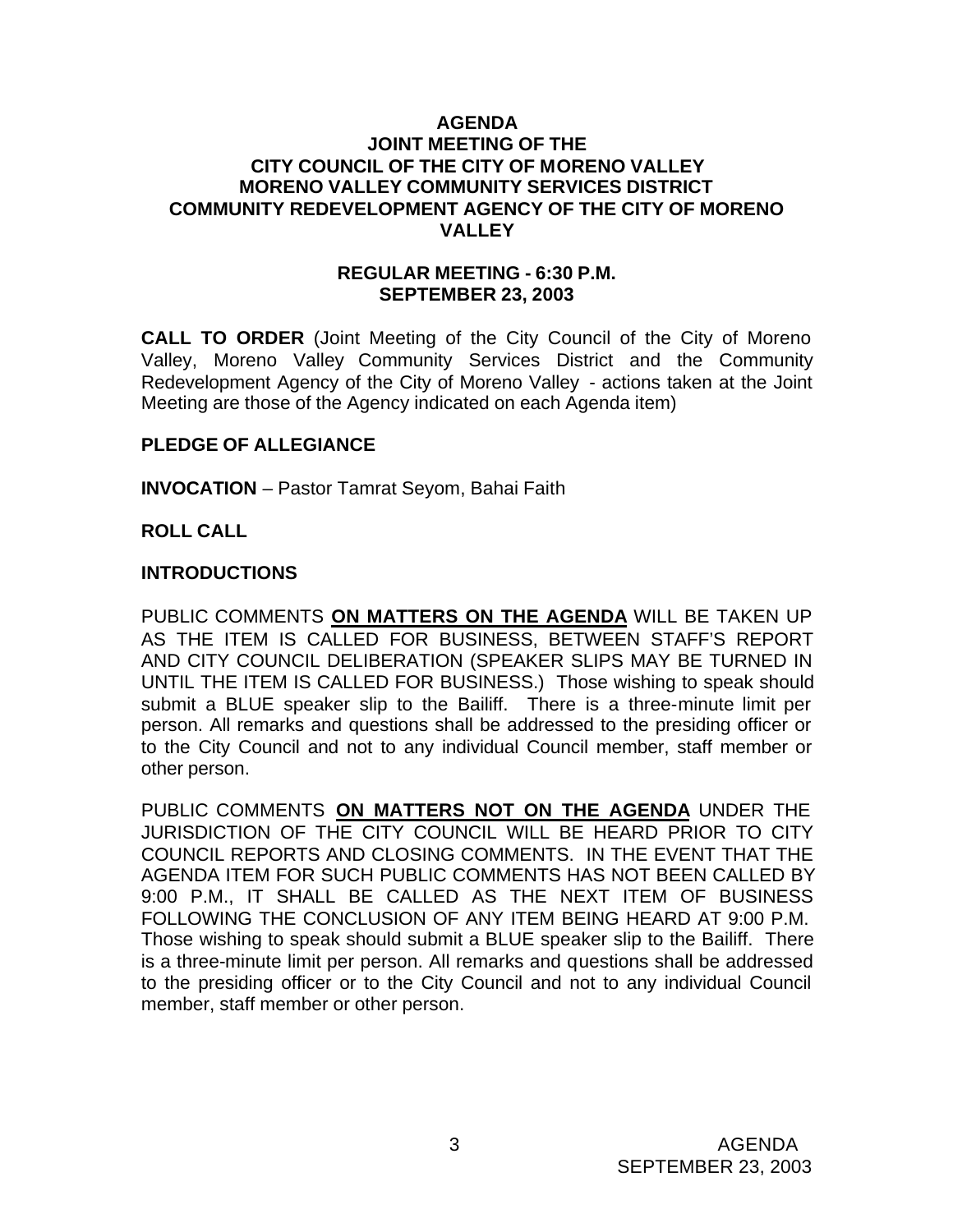**JOINT CONSENT CALENDARS (SECTIONS A-C) OF THE CITY COUNCIL OF THE CITY OF MORENO VALLEY, MORENO VALLEY COMMUNITY SERVICES DISTRICT, COMMUNITY REDEVELOPMENT AGENCY OF THE CITY OF MORENO VALLEY, MORENO VALLEY PUBLIC FACILITIES FINANCING CORPORATION AND THE MORENO VALLEY PUBLIC FINANCING AUTHORITY**

All items listed under the Consent Calendars, Sections A, B, and C, are considered to be routine and non-controversial, and may be enacted by one motion unless a member of the Council, Community Services District, or Redevelopment Agency requests that an item be removed for separate action. The motion to adopt the Consent Calendars is deemed to be a separate motion by each Agency and shall be so recorded by the City Clerk. Items withdrawn for report/discussion will be heard after public hearing items.

## **A. CONSENT CALENDAR** - **CITY COUNCIL**

- A1. ORDINANCES FIRST READING BY TITLE ONLY Recommendation: Waive reading of all Ordinance Introductions and read by title only.
- A2. MINUTES SPECIAL MEETING OF SEPTEMBER 2, 2003 (Report of: City Clerk's Department) Recommendation: Approve as submitted.
- A3. MINUTES REGULAR MEETING OF SEPTEMBER 9, 2003 (Report of: City Clerk's Department) Recommendation: Approve as submitted.
- A4. NOTICE OF COMPLETION AND ACCEPTANCE OF THE TRAFFIC SIGNAL AT COLLEGE PARK FIRE STATION NO. 91, PROJECT NO. 02-4372540 (II) (Report of: Public Works Department) Recommendation: Accept the work as complete for the traffic signal at College Park Fire Station No. 91, constructed by Pete & Sons Construction, Inc., 16510 Hoffa Lane, Riverside, California 92504; direct the City Clerk to record the Notice of Completion within ten (10) days at the office of the County Recorder of Riverside County, as required by Section 3093 of the California Civil Code; authorize the Director of Finance to release the retention to Pete & Sons Construction, Inc. thirty-five (35) calendar days after the date of recordation of the Notice of Completion, if no claims are filed against the project; and accept the improvements into the City's maintained road system.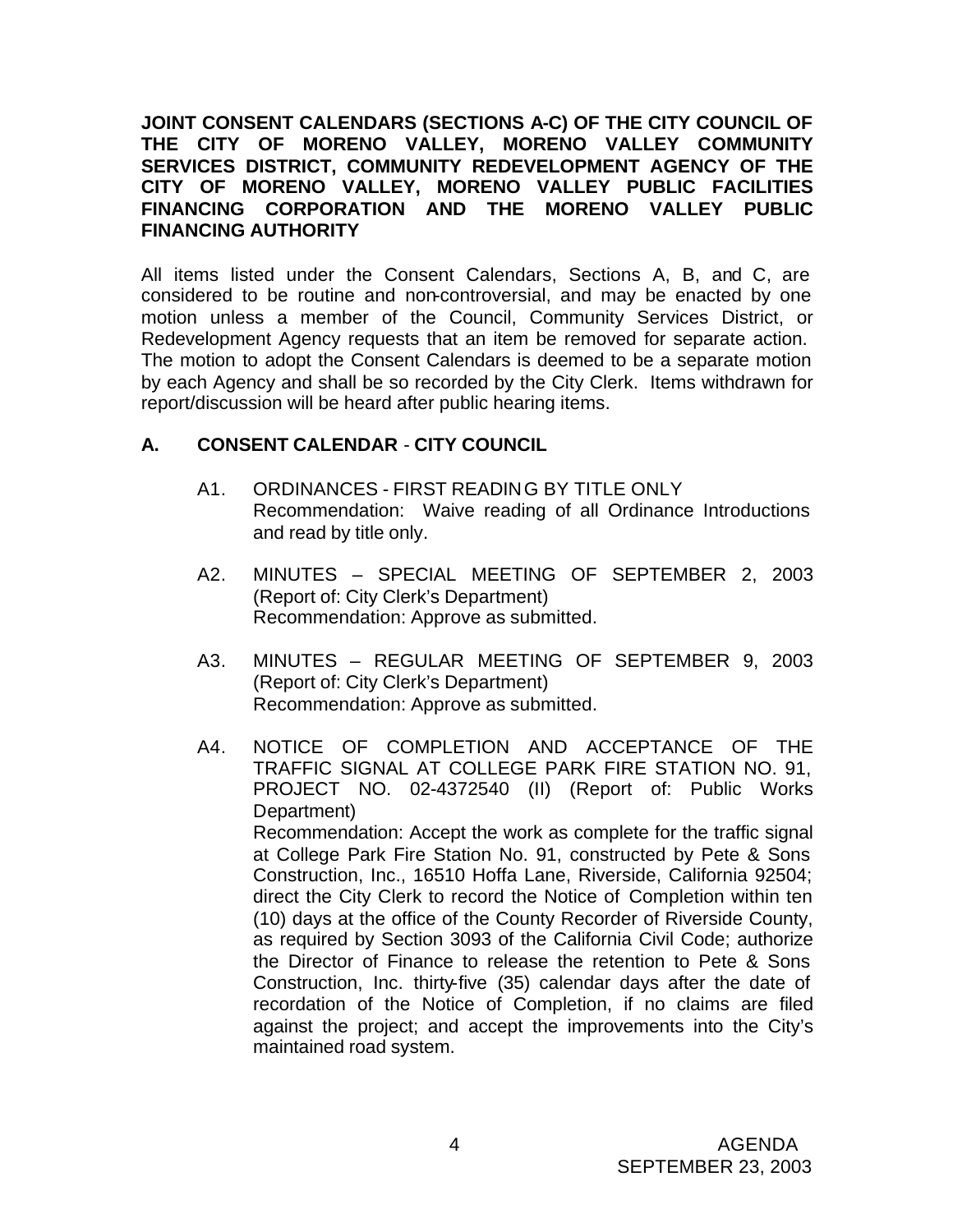- A5. RECOMMEND ACCEPTANCE OF VISTA LOMAS PARK (PA-46) (Report of: Parks and Recreation Department) Recommendation: Accept Vista Lomas Park (PA-46) and its amenities as completed by Forecast Homes Tract 30286.
- A6. MORENO VALLEY PUBLIC FINANCING AUTHORITY ANNUAL REPORT AND RESOLUTION SETTING THE DATE, HOUR AND PLACE FOR HOLDING OF REGULAR MEETINGS (Report of: City Clerk's Department) Recommendation: That the City Council in its capacity as Chairperson and Members of the Moreno Valley Public Financing Authority (the Authority) accept the Annual Report of the Authority and adopt Resolution No. MVPFA 2003-01, setting the date, hour

#### Resolution No. MVPFA 2003-01

and place for the holding of regular meetings.

A Resolution of the Moreno Valley Public Financing Authority Setting the Date, Hour and Place for the Holding of Regular Meetings

- A7. FINAL MAP 25956 AGREEMENT FOR PUBLIC IMPROVEMENTS TO REPLACE EXPIRED AGREEMENT FOR PUBLIC IMPROVEMENTS, SOUTH OF FIR AVENUE AND WEST OF KITCHING STREET (AFFORDABLE CALIFORNIA ESTATES) (Report of: Public Works Department) Recommendation: Approve the Agreement for Public Improvements to replace expired Agreement for Public Improvements for Final Map 25956; authorize the Mayor to execute the agreement; and direct the City Clerk to forward the signed agreement to the County Recorder's office for recordation.
- A8. FUND TRANSFER REQUEST FOR EDUCATIONAL ACCESS TELEVISION (Report of: Administrative Services Department) Recommendation: Approve a one-time transfer allocation of \$57,250.05 from the City's Public/Educational/Government (PEG) Access Special Fund to the Riverside Community College District for the purchase of audio and video equipment for the operation of educational access programming for KRCC – Channel 25.
- A9. APPROVE CONTINUING APPROPRIATIONS FOR FY 2003-04 BUDGET AND FINAL BUDGET ADJUSTMENTS/CORRECTIONS (Report of: Finance Department) Recommendation: Approve the continuing appropriations for FY 2003-04 as presented on Attachments "A" through "E" and the budget adjustments/corrections as presented on Attachment "F".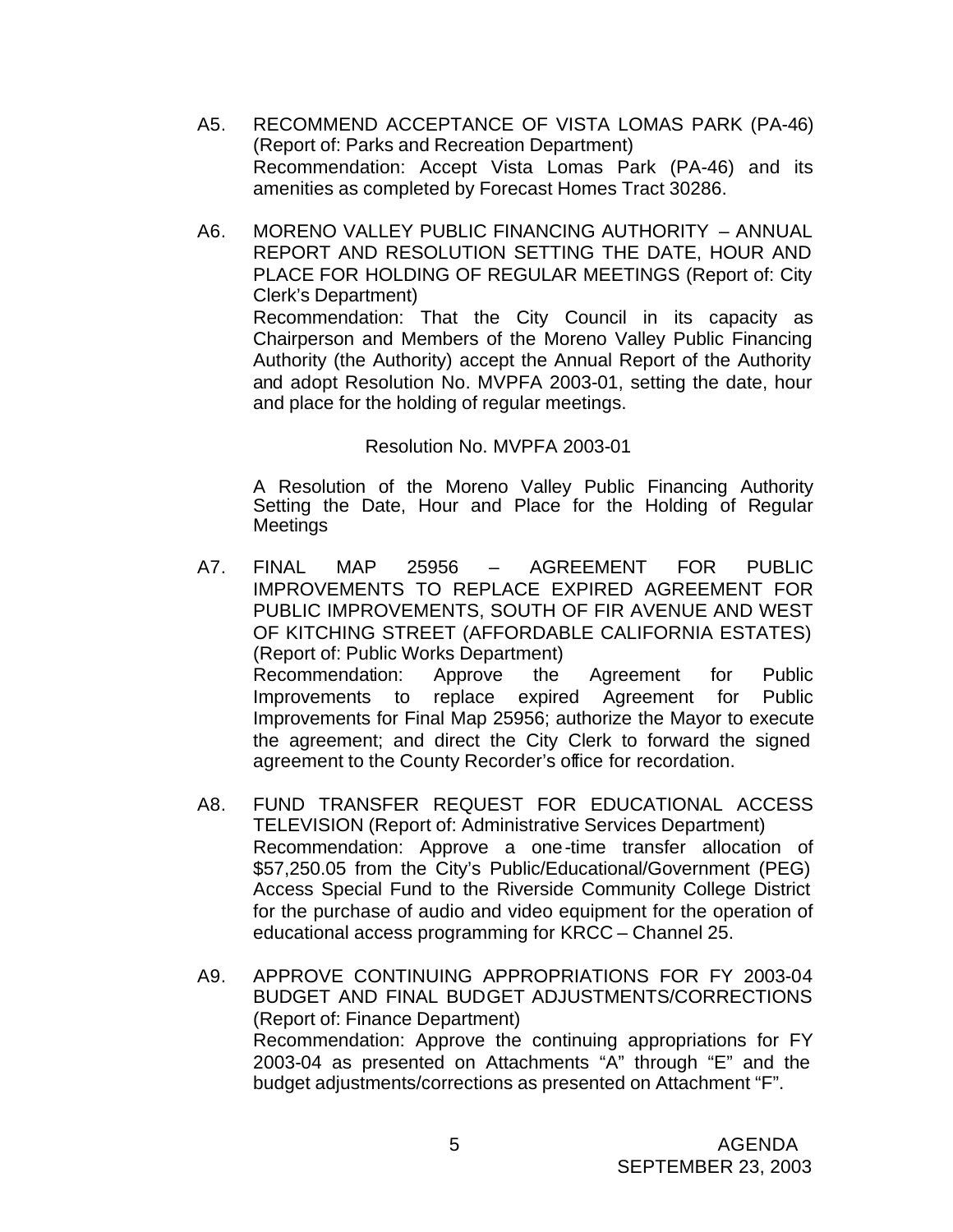A10. WARRANT REPORT – AUGUST, 2003 (Report of: Finance Department) Recommendation: Adopt Resolution No. 2003-73, approving the Warrant Report, dated August, 2003 in the total amount of \$13,215,125.04.

Resolution No. 2003-73

A Resolution of the City Council of the City of Moreno Valley, California, Approving the Warrant Report Dated August 31, 2003.

#### **B. CONSENT CALENDAR** - **COMMUNITY SERVICES DISTRICT**

- B1. ORDINANCES FIRST READING BY TITLE ONLY Recommendation: Waive reading of all Ordinance Introductions and read by title only.
- B2. MINUTES SPECIAL MEETING OF SEPTEMBER 2, 2003 (Report of: City Clerk's Department) Recommendation: Approve as submitted.
- B3. MINUTES REGULAR MEETING OF SEPTEMBER 9, 2003 (Report of: City Clerk's Department) Recommendation: Approve as submitted.
- B4. RECOMMEND ACCEPTANCE OF VISTA LOMAS PARK (PA-46) (Report of: Parks and Recreation Department) Recommendation: Accept Vista Lomas Park (PA-46) and its amenities as completed by Forecast Homes Tract 30286.

#### **C. CONSENT CALENDAR** - **COMMUNITY REDEVELOPMENT AGENCY**

- C1. ORDINANCES FIRST READING BY TITLE ONLY Recommendation: Waive reading of all Ordinance Introductions and read by title only.
- C2. MINUTES SPECIAL MEETING OF SEPTEMBER 2, 2003 (Report of: City Clerk's Department) Recommendation: Approve as submitted.
- C3. MINUTES REGULAR MEETING OF SEPTEMBER 9, 2003 (Report of: City Clerk's Department) Recommendation: Approve as submitted.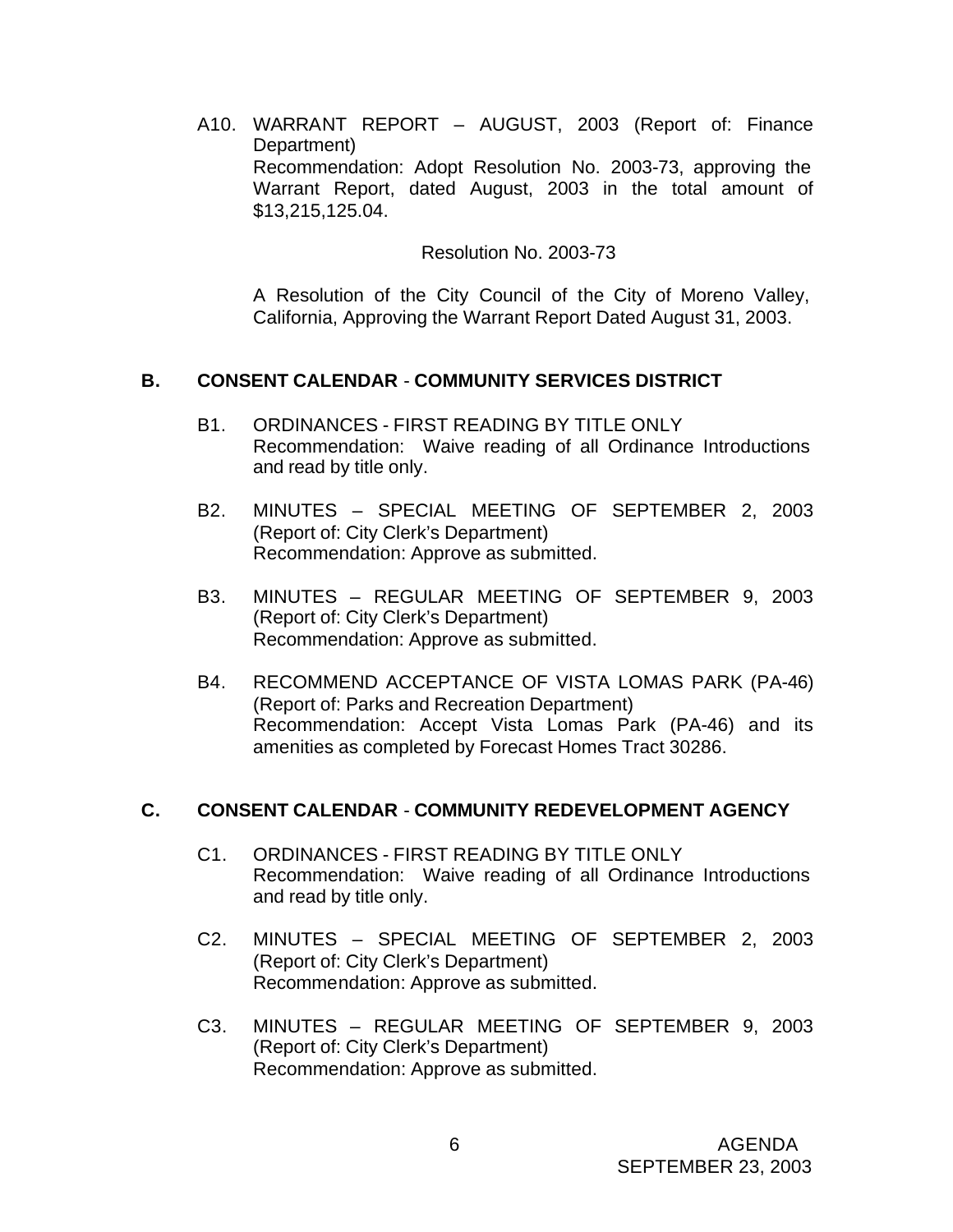## **D. PUBLIC HEARINGS**

Questions or comments from the public on a Public Hearing matter are limited to five minutes per individual and must pertain to the subject under consideration.

Those wishing to speak should complete and submit a GOLDENROD speaker slip to the Bailiff.

- D1. PUBLIC HEARING TO CONSIDER APPLICATION NOS. P02-109, P02-110 AND P02-111, INVOLVING THE SOUTHEAST CORNER OF JOHN F. KENNEDY DRIVE AND CHAMPIONSHIP DRIVE, P02-109 IS A REVISION OF TENTATIVE TRACT 30233, A SUBDIVISION OF APPROXIMATELY 23.8 ACRES INTO 92 SINGLE-FAMILY RESIDENTIAL LOTS. P02-110 IS AN AMENDMENT TO THE MORENO VALLEY RANCH SPECIFIC PLAN AND THE OFFICIAL ZONING ATLAS THAT WOULD CHANGE THE ZONING FOR PLANNING AREA 74 (PA 74) FROM PARK TO MEDIUM LOW DENSITY RESIDENTIAL. P02-111, IS AN AMENDMENT TO THE MORENO VALLEY RANCH SECOND AMENDED DEVELOPMENT AGREEMENT TO ALLOW PAYMENT OF PARK FEES IN LIEU OF DEDICATION OF PA 74 (Report of: Community and Economic Development Department) Recommendation: That the City Council conduct a public hearing and:
	- 1. Adopt a Negative Declaration for Application Nos. P02-109, P02-110 and P02-111; and
	- 2. Introduce City Council Ordinance No. 638, based on the findings contained in the Ordinance, thereby, approving: (1) Moreno Valley Ranch Specific Plan Amendment No. 11; (2) an amendment to the Official Zoning Atlas; and (3) Amendment to the Moreno Valley Ranch Second Amended Development Agreement between the City of Moreno Valley and KB Home of Greater Los Angeles, Inc. (roll call required).

## Ordinance No. 638

An Ordinance of the City Council of the City of Moreno Valley, California, (1) Amending the Moreno Valley Specific Plan (Amendment No. 11) and the Official Zoning Atlas by Changing the Zoning Designation for Planning Area 74 from Park to Medium Low Density Residential; and (2) Amending the Moreno Valley Ranch Second Amendment Development Agreement to Allow Payment of Fees In-Lieu of Dedication of Planning Area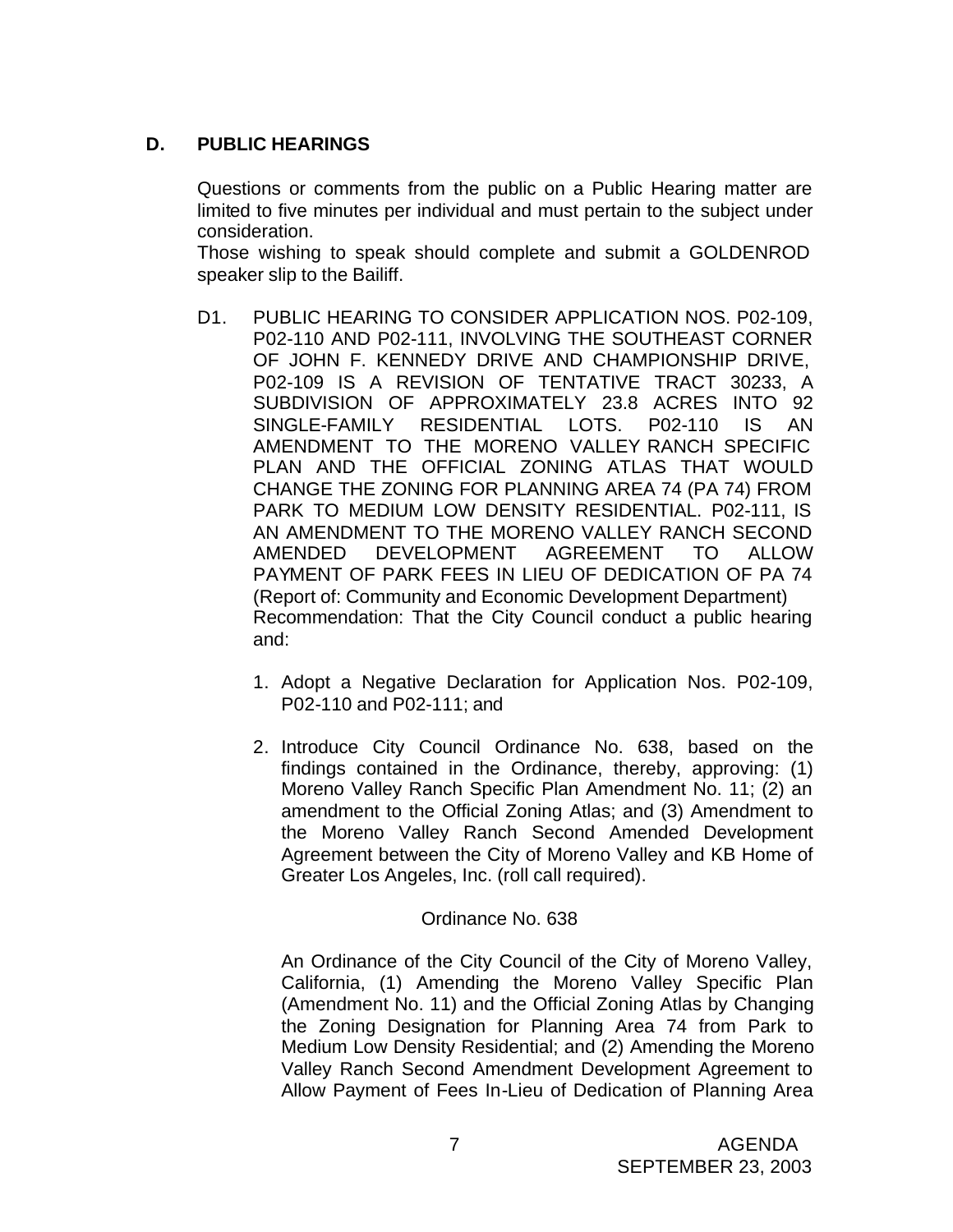74 (Involving Planning Areas 69 and 74, Located at the Southeast Corner of Championship Drive and Iris Avenue)

3. Adopt City Council Resolution No. 2003-72 approving Tentative Tract Map No. 30233 (P02-109), based on the findings in the Resolution and subject to the conditions of approval attached to the Resolution.

## Resolution No 2003-72

A Resolution of the City Council of the City of Moreno Valley Approving P02-109, A Revision of Tentative Tract 30322, A Subdivision of Approximately 23.8 Acres Into 92 Single Family Lots (Involving Planning Areas 69 and 74, Located at the Southeast Corner of Championship Drive and Iris Avenue, Within the Moreno Valley Ranch Specific Plan)

## **E. ITEMS REMOVED FROM CONSENT CALENDARS FOR DISCUSSION OR SEPARATE ACTION**

## **F. REPORTS**

- F1. REPORT TO CONSIDER PUBLIC COMMENTS REGARDING MAIL BALLOT PROCEEDING FOR COMMUNITY SERVICES DISTRICT ZONE D (PARKWAY LANDSCAPE MAINTENANCE) – TENTATIVE TRACT 11848 - WEST SIDE OF GRAHAM STREET, BETWEEN SUNNYMEADOWS DRIVE AND OLD VALLEY DRIVE (Report of: Public Works Department) Recommendation: That the City Council, acting in their respective capacities as President and Members of the Board of Directors of the Moreno Valley Community Services District (CSD), accept public comments regarding the proposed parkway landscape maintenance upgrade for Tract 11848 to Full Service Level, the corresponding increase in the Zone D annual service charge and the one-time County charge adjustment.
- F2. REPORT TO CONSIDER PUBLIC COMMENTS REGARDING MAIL BALLOT PROCEEDINGS FOR TENTATIVE TRACT 27523 (AND ALL AFFECTED PHASES) FOR: 1) INCLUSION INTO COMMUNITY SERVICES DISTRICT (CSD) ZONES B (RESIDENTIAL STREET LIGHTING) AND D (PARKWAY LANDSCAPE MAINTENANCE); 2) APPROVAL OF THE NATIONAL POLLUTANT DISCHARGE ELIMINATION SYSTEM (NPDES) REGULATORY RATE SCHEDULE (Report of: Public Works Department)

Recommendation: That the City Council and the Board of Directors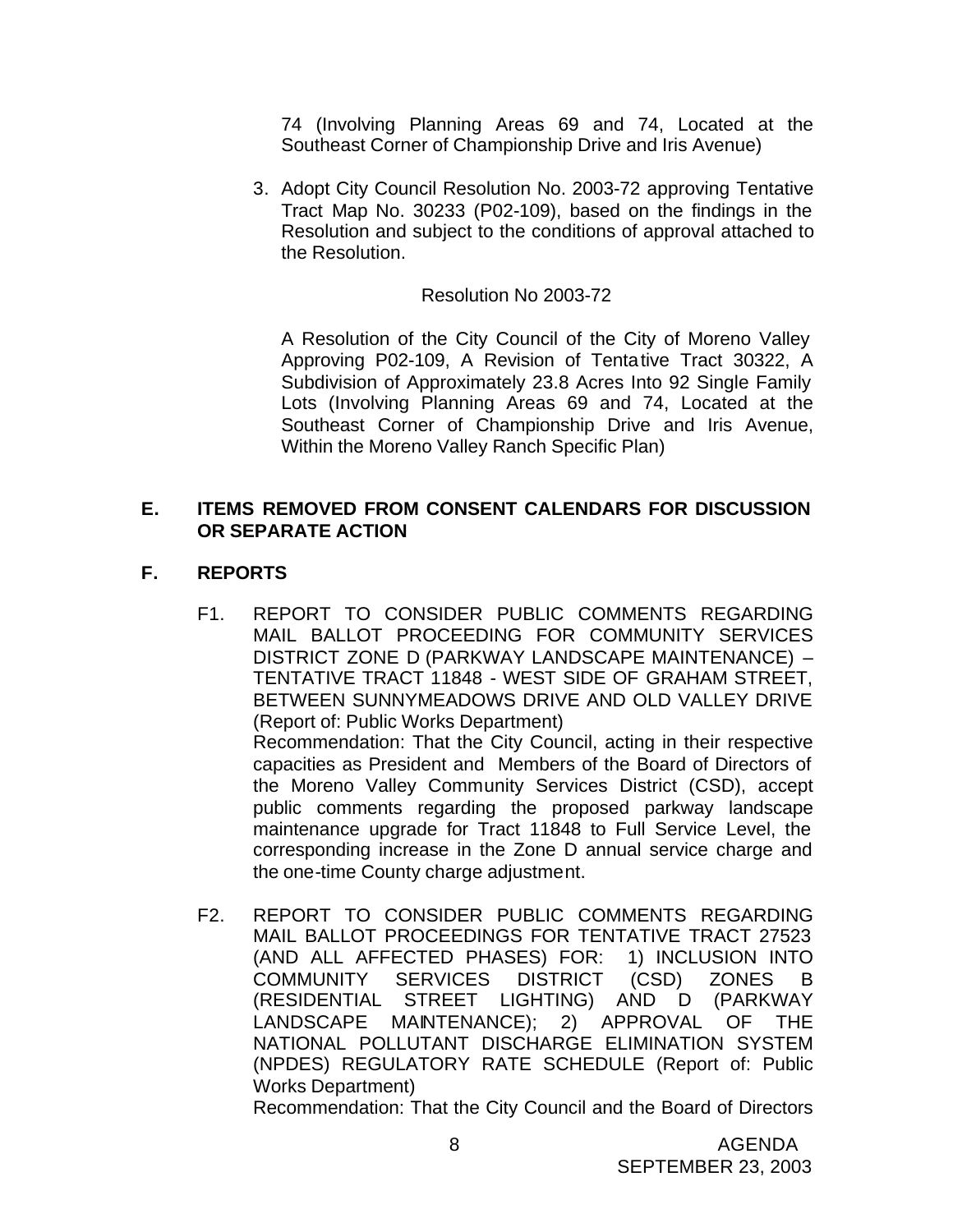of the Moreno Valley Community Services District (CSD), accept public comments regarding the mail ballot proceedings for Tentative Tract 27523 (and all affected phases) for: 1) Inclusion into CSD Zone B (Residential Street Lighting), CSD Zone D (Parkway Landscape Maintenance) and approval of the CSD parcel charges; 2) Approval of the NPDES regulatory rate schedule.

- F3. 5-YEAR PLAN CEDD PART 1- (POWER POINT PRESENTATION) (Report of: Community and Economic Development Department)
- F4. LEGISLATIVE UPDATE (Report of: Administrative Services Department) Recommendation: That the City Council receive, file and ratify the Legislative Status Report.
- F5. ORAL UPDATE ON PROGRESS OF IMPLEMENTATION OF MUNICIPAL ELECTRIC UTILITY (Report of City Manager's Department)
- F6. CITY MANAGER'S REPORT (Informational Oral Presentation not for Council action)

#### **G. LEGISLATIVE ACTIONS**

ORDINANCES - 1ST READING AND INTRODUCTION

- G1. INTRODUCTION OF ORDINANCE NO. 636, DESIGNATING SPEED LIMIT RECERTIFICATION ON VARIOUS STREETS (CONTINUED FROM SEPTEMBER 9, 2003) (Report of: Public Works Department) Recommendation: That the City Council:
	- 1. Receive and file this report; and
	- 2. Introduce Ordinance No. 636, amending Section 12.20.020 of Chapter 12.20 of the City of Moreno Valley Municipal Code designating prima facie speed limits on certain streets (as listed on the ordinance) and directing the City Engineer to take certain action with respect thereto. (Roll call required)

#### Ordinance No. 636

An Ordinance of the City Council of the City of Moreno Valley, California, Amending Section 12.20.020 of Chapter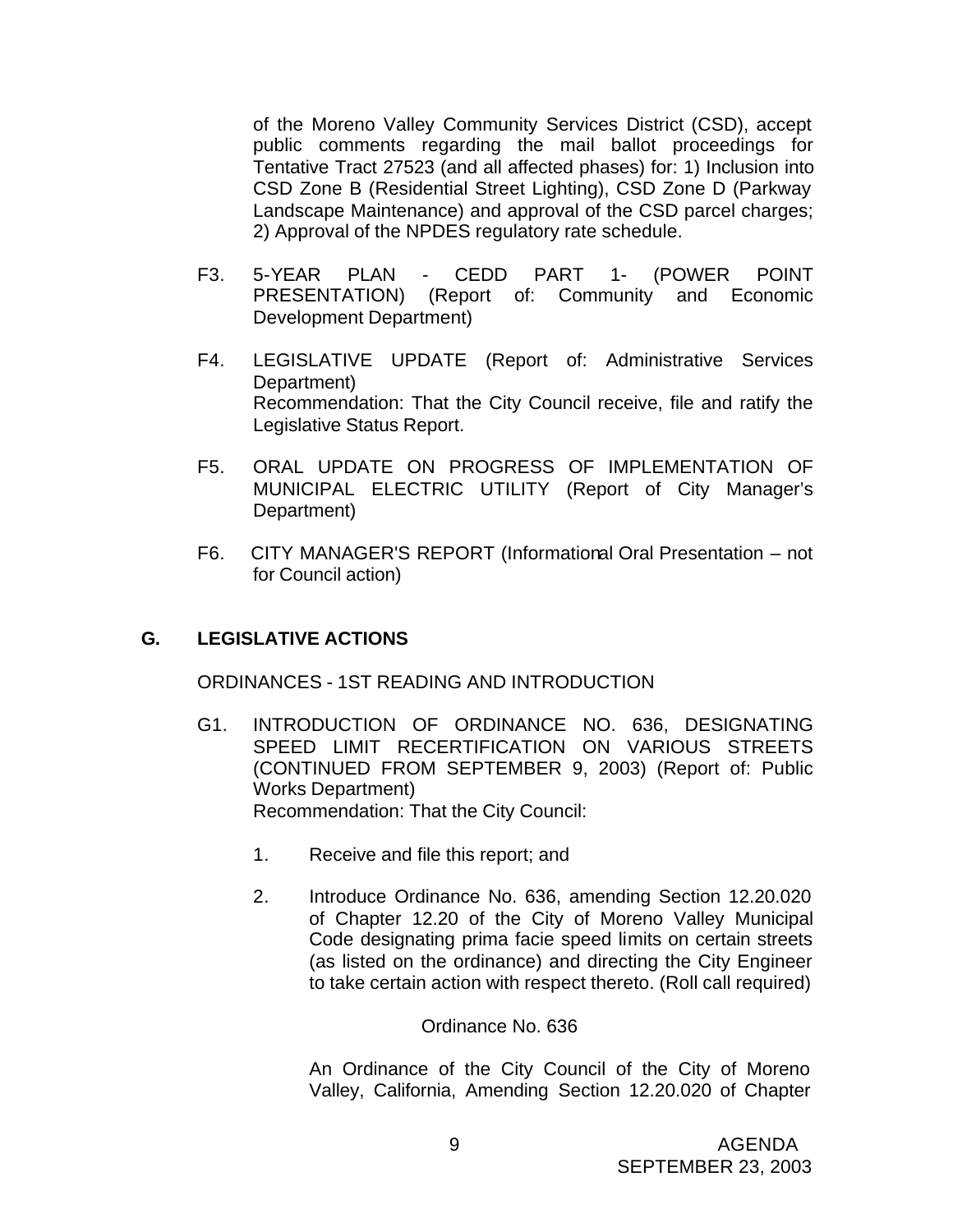12.20 of the City of Moreno Valley Municipal Code Relating to a Prima Facie Speed Limit for Certain Streets

## ORDINANCES - 2ND READING AND ADOPTION - NONE

## ORDINANCES - URGENCY ORDINANCES - NONE

## RESOLUTIONS – NONE

## PUBLIC COMMENTS **ON ANY SUBJECT NOT ON THE AGENDA** UNDER THE JURISDICTION OF THE CITY COUNCIL

Those wishing to speak should complete and submit a BLUE speaker slip to the Bailiff. There is a three-minute time limit per person. All remarks and questions shall be addressed to the presiding officer or to the City Council and not to any individual Council member, staff member or other person.

#### **CLOSING COMMENTS AND/OR REPORTS OF THE CITY COUNCIL, COMMUNITY SERVICES DISTRICT, OR COMMUNITY REDEVELOPMENT AGENCY**